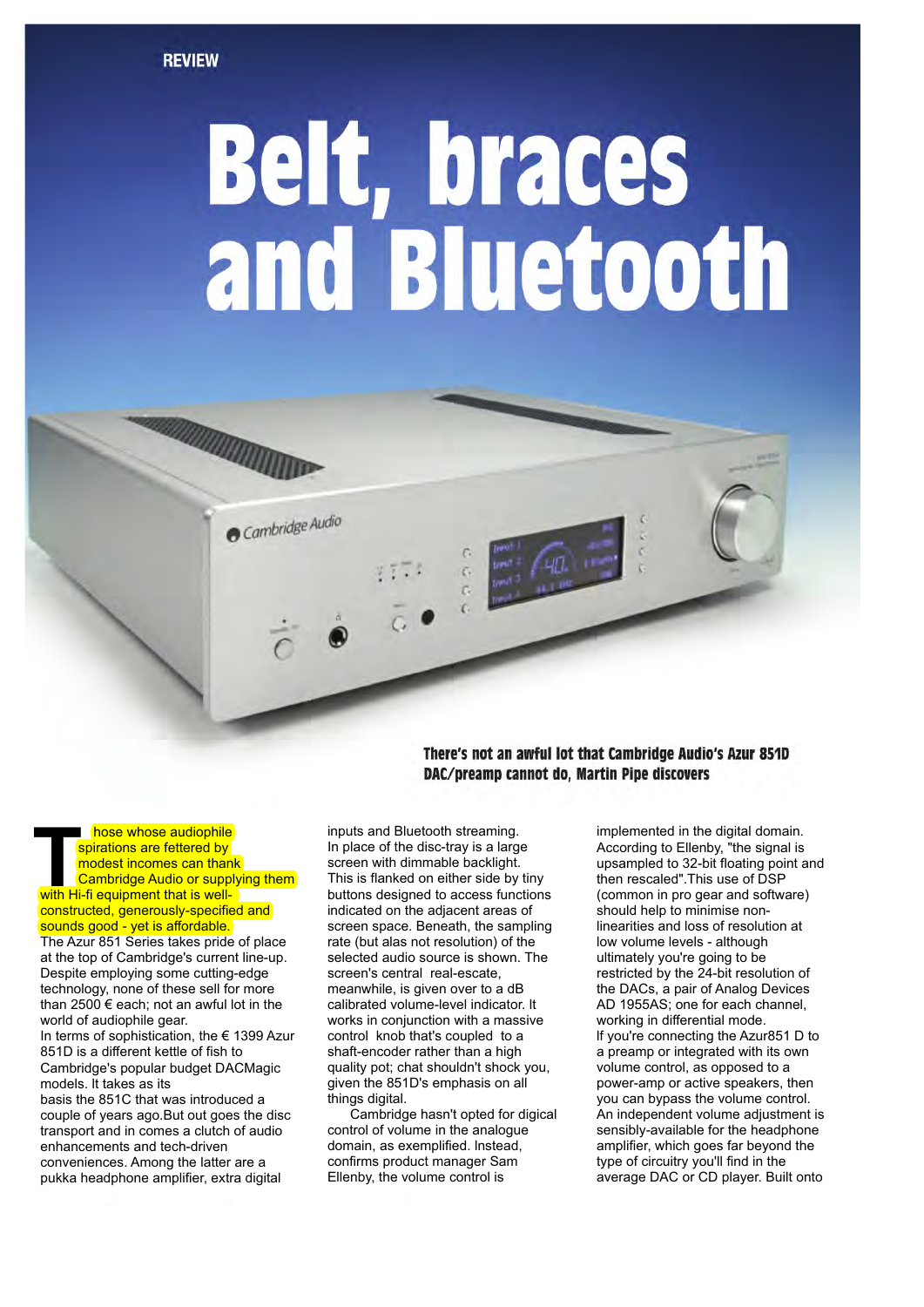a dedicated circuit board, the 851D's headphone amp has its own 'belt-and braces' power supply circuitry and complementary- pairs of medium-power transistors that drive the transducers of your choice.

As much attention has been lavished on just one aspect of the 851D's functionality as you'll find in a good budget solid-state offboarder.

# There's plenty of audiophile

design evident elsewhere in the 851D. Its internal power arrangements start with an overspecified toroidal mains transformer that, after rectification. supplies current to multiple regulators. Components are high grade (e.g., metallised) polypropylene signal caps, audio-grade electrolytics, highgrade Burr-Brown op-amps and low-noise metal-film resistors) while board layout is neat.

 Much of the digital signalprocessing takes place in an Analog Devices ADSP-BF32 ('Blackfin') 32-bit DSP running proprietary 24- bit/384kHz upsampling algorithms developed by the Swiss company Anagram. However, the DAC only supports sampling rates of up to 192kHz.The post-DAC analogue filters are linear-phase Bessel designs.

The 851D also gives you a choice of digital-filter characteristics -'linear-phase' (time-coherent, but with some 'pre-ringing'), 'minimum-phase' (a slightly higher 'groupdelay') and 'steep' (a little ringing, but a linear-phase, and courtesy of a slight highfrequency roll-off, a strong rejection of 22.05 kHz aliasing artifacts). Cambridge's advice is pragmatic ; it suggests 'experimenting with the filters to determine which sounds best to your ears' with each programme source.

The company has also been pragmatic as far as the rear-panel is concerned .You get two inputs with coaxial (phono) and optical (TOSlink) connectvity, two optical only inputs,a BNC coaxial-only input and a professional AES/EBU terminal. Coaxial and optica! outputs convey the selected

input unaltered (i.e. with no upsampling, volume adjustment or filtering performed) . Useful for chose with digital recorders or separate AV systems, I guess. A Class-1/2 USB port with ground-lift switch enables you to use Inside the 851D. At the bottom left can be seen the sophisticated headphone amplifier. The preamp / DAC and terminal boards, which are populated with decent-qua/ity compo nents. nestle around the rear panel.

 The Azur 851D as a high-quality DAC with your computer (Windows and Mac, although some Linux distros are compatible). Users with Mac and Linux systems can 'plug and play'; Windows users (XP / Vista/ 7/8) may need to download the necessary driver.

A second USB port is provided for the supplied Bluetooth dongle needed to play audiofiles held on your phone or tablet - you can't, alas, use it to play music files on USB storage devices. A pity; I suspect it would have cost Cambridge little if anything to support

Inside the 851D. At the bottom left can be seen the sophisticated headphone amplifier. The preamp/DAC and terminal boards, which are populated with decent-quality components, nestle around the rear panel.

> playback of uncompressed (e.g. WAV / AIFF) files or for that matter FLAC (lossless) ones. The rear panel analogue outputs take the form of balanced (XLR) and phono (unbalanced) sockets. lt's a shame, considering the 851 D's preamp possibilities, that no provision for analogue sources has been made. But chat would have meant building in an analogue-to-digital converter and thus upping the price. lnterestingly, the unit's AD 1955A DAC can accept DSD - a feature that's not harnessed here.

> The supplied remote handset is distinctly Cambridge - solidly-built Practically any digital source can be fed into the 851D. There are no fewer than six digital audio inputs plus a pair of USB ports tor computer DAC and Bluetooth use. The analogue output is available in unbalanced (phono) and balanced (XLR) form. The 851D also makes provision tor custom installation (RS232, remote in, 12V DC trigger out and Cambridge's contra/ bus). with a pleasant feel. lt provides access to all of the 851 D's functions and will operate some other Cambridge gear.

## **PERFORMANCE**

AUGUST 2014 HI-FI WORLD

I tried the 851D with a number of digital sources that included a Cambridge Azur 751BD disc player and Squeezebox Touch streaming/SD/ USB player, both



Practically any digital source can be fed into the 851D. There are no fewer than six digital audio inputs plus a pair of USB ports for computer DAC and Bluetooth use. The analogue output is available in unbalanced (phono) and balanced (XLR) form. The 851D also makes provision for custom installation (RS232, remote in, 12V DC trigger out and Cambridge's control bus).

www.hi-flworld.co.ak

# **REVIEW**